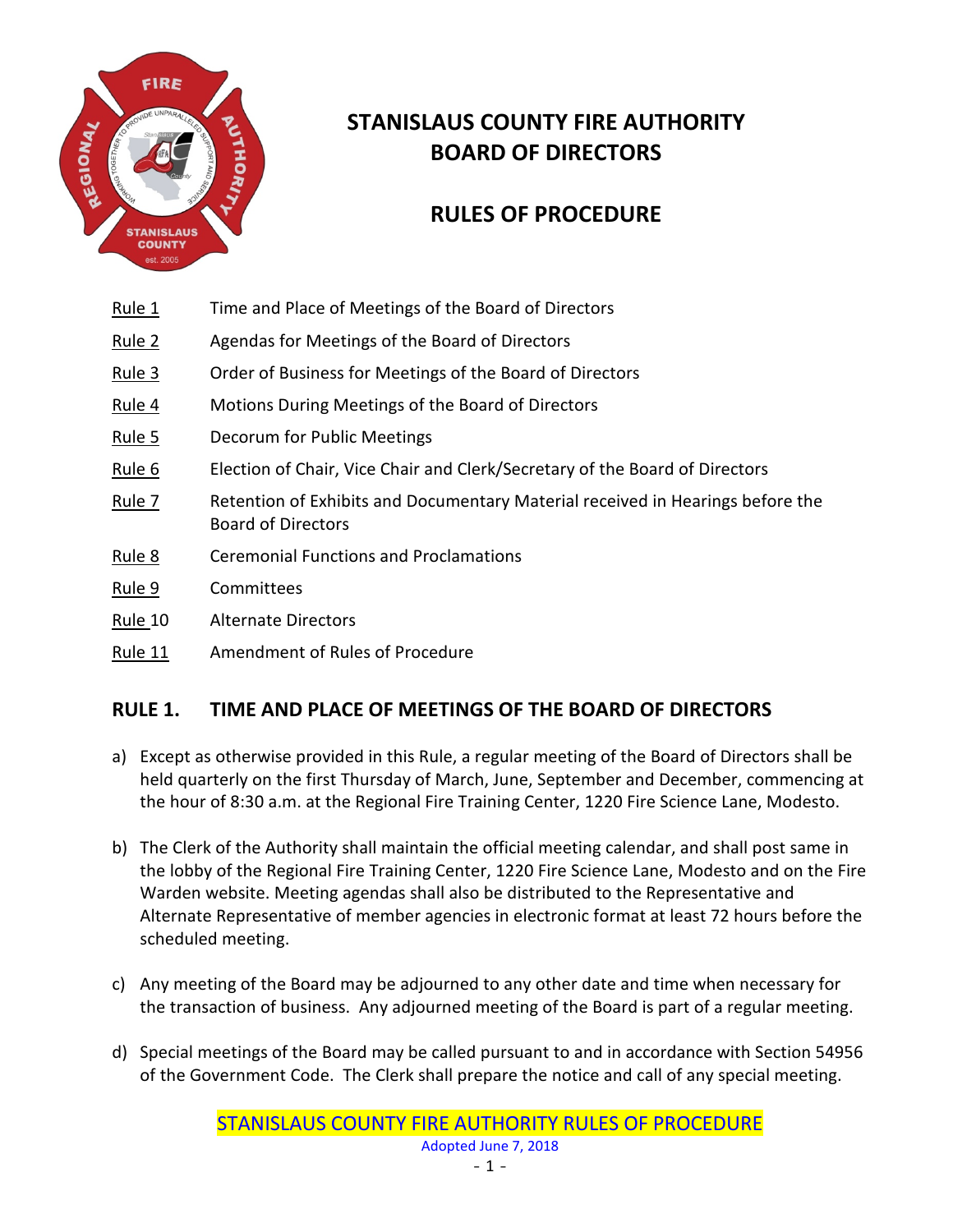The notice shall specify the time and place of the special meeting and the business to be transacted. No other business shall be considered at such special meeting. A copy of the notice of the special meeting shall also be posted at the places designated in subsection (b) of Rule 1.

e) In the event the Board determines it advisable to hold a regular meeting at a location other than the Regional Fire Training Center, 1220 Fire Science Lane, Modesto, a notice specifying the location of such meeting shall be posted in the lobby of the Regional Fire Training Center, 1220 Fire Science Lane, Modesto, the Stanislaus County Fire Warden's Office, 3705 Oakdale Road, Modesto, the Fire Warden website, and at the alternate location. Additional notices shall be posted and maintained as set forth in (b) above.

#### **RULE 2. AGENDAS FOR MEETINGS OF THE BOARD OF DIRECTORS**

- a) Items for the agenda of any regular meeting of the Board shall be included on the agenda only by the approval of the Chair or the Vice Chair.
- b) During the Board Comments portion of a Board meeting, any Member may request that an item be placed on a future agenda of the Board of Directors. Staff will prepare reports as appropriate and place the item on the agenda for the next meeting of the Board of Directors. At any other time, any Board Member may contact the Chair to request that an item be placed on the agenda of the next meeting of the Board of Directors
- c) As required by the Ralph M. Brown Act, items not on the posted agenda for a meeting shall not be considered by the Board except as follows:
	- (1) Upon determination by a majority vote of the Board that an emergency situation exists. The determination shall be made prior to Board consideration of the emergency item. An emergency situation is limited to:
		- (a) Work stoppage or other activity which severely impairs public health, safety or both.
		- (b) Crippling disaster which severely impairs public health, safety or both.
	- (2) Upon determination by a two-thirds vote of the Board Members present, or a unanimous vote if less than two-thirds of the Members are present, that there is a need to take immediate action and that the need came to the attention of the Authority subsequent to the agenda being posted. The determination shall be made prior to Board consideration of the item.
	- (3) The item was posted for a prior meeting occurring not more than five calendar days prior to the date action is taken on the item and at which prior meeting, the item was continued to the meeting at which action is being taken.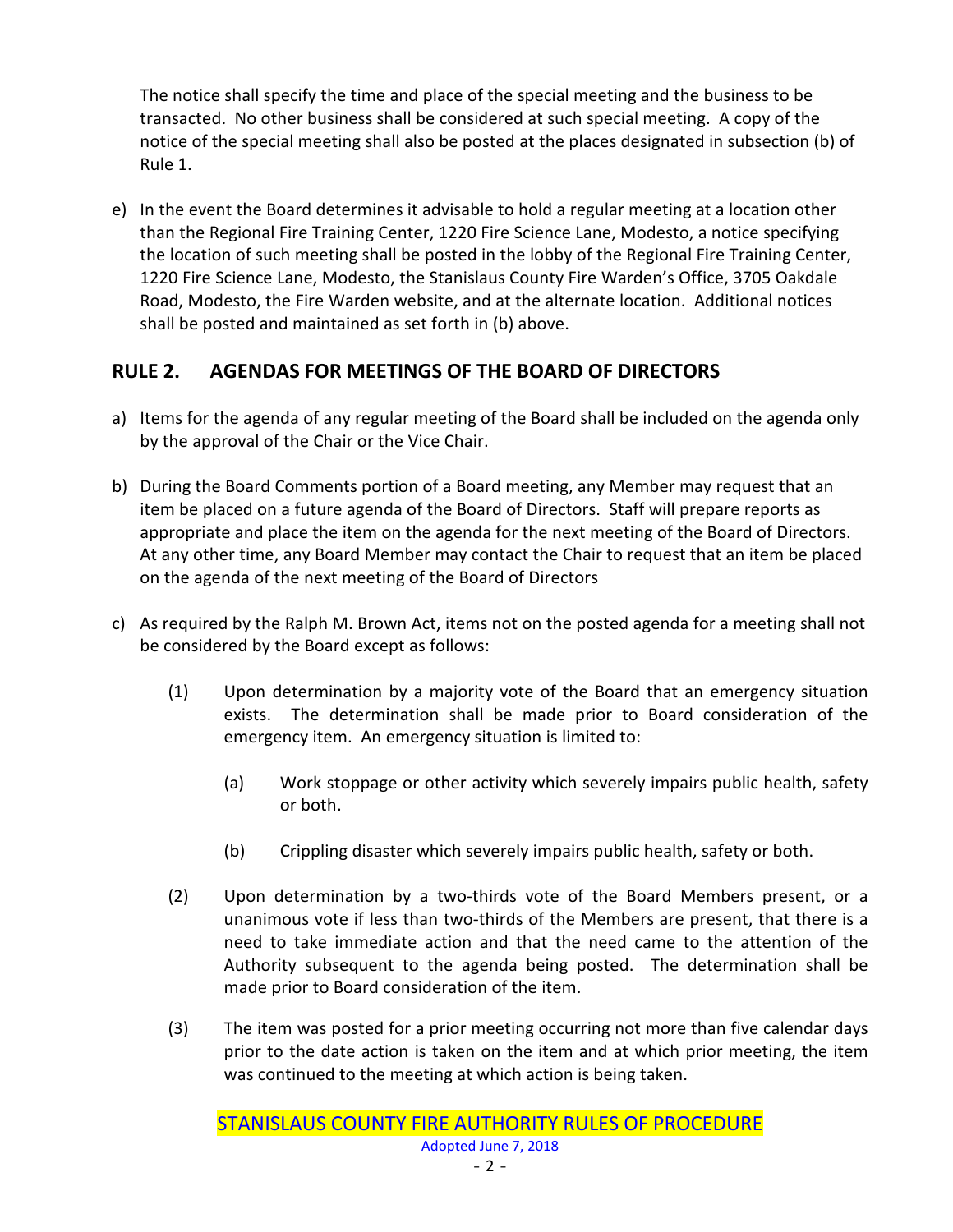# **RULE 3. ORDER OF BUSINESS FOR MEETINGS OF THE BOARD OF DIRECTORS**

The order of business for regular meetings of the Board shall be:

- a. Pledge of Allegiance
- b. Roll Call
- c. Introduction of Guests
- d. Public Comments
- e. Approval of Minutes
- f. Agenda Items
- g. Reports from each Fire Authority Service Provider
- h. Committee Reports (if necessary).
- i. Announcements
- j. Closed Session and Reporting of Closed Session Actions (if necessary).
- k. Adjournment

The Chair may alter or deviate from this order of business.

# **RULE 4. MOTIONS DURING MEETINGS OF THE BOARD OF DIRECTORS**

- a) Action of the Board shall be taken by motion. Any action of the Board may be proposed by the motion of any Member. Such a motion, if seconded by any Member, shall be on the floor and must be considered, unless a substitute motion has been made, seconded, and adopted. If a motion is not seconded, the motion fails for lack of a second, and shall be so declared by the Chair.
- b) A motion may be withdrawn or amended by its maker at any time before adoption or rejection, with the consent of the second. Absent the consent of the second, the original motion shall remain on the floor. The second to a motion may be withdrawn by the person who seconded such at any time before adoption or rejection of the motion. Upon withdrawal of the second, the motion will be lost for lack of a second and so declared by the Chair unless seconded by another Member.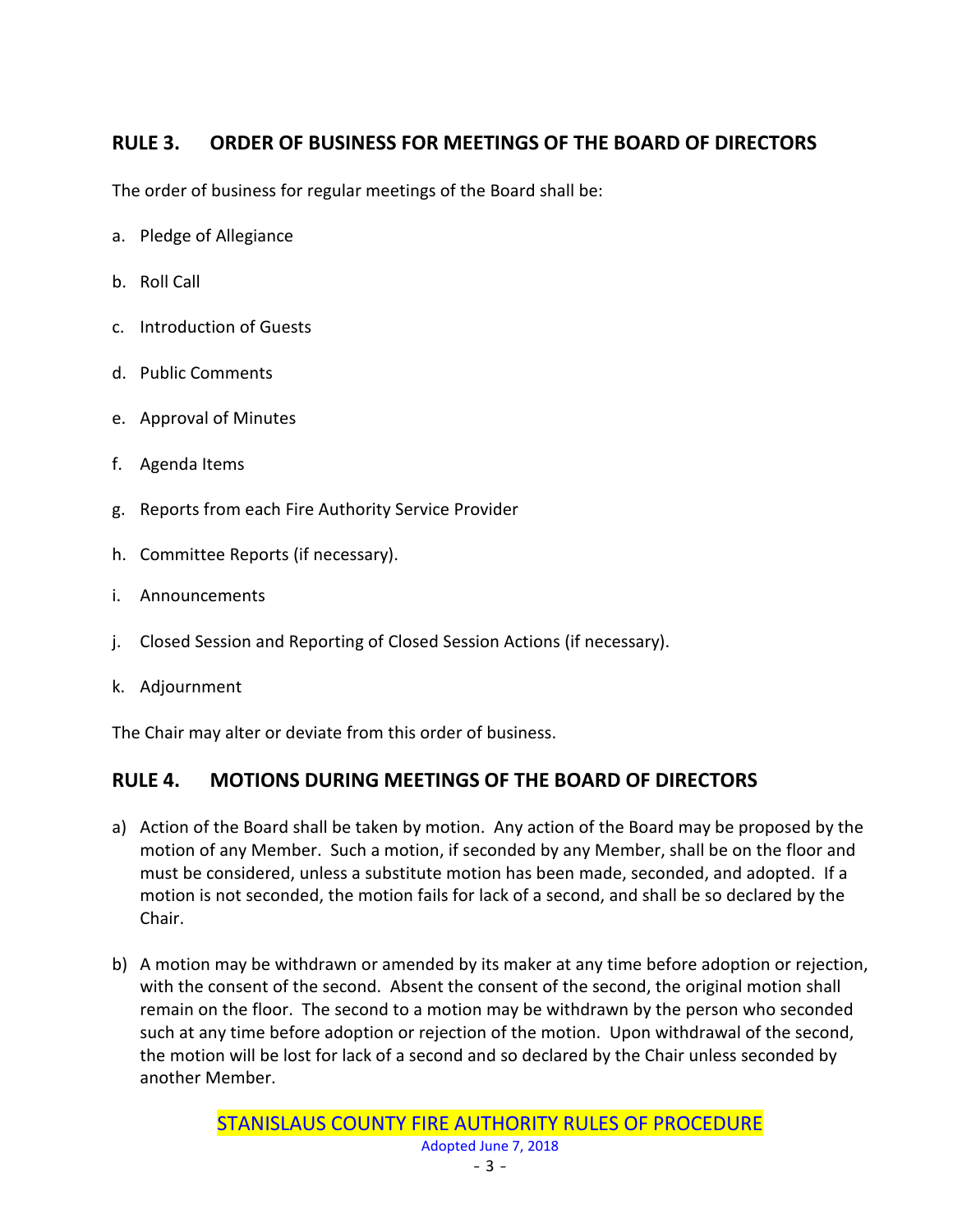c) After a motion has been seconded, any Member may discuss the subject of the motion. The Chair may, on any motion, call for the vote if it appears that further discussion will be repetitious or that a majority of the Members present concur in the call.

# **RULE 5. DECORUM FOR PUBLIC MEETINGS**

- a) Members of the Board shall conduct themselves in an orderly and business-like manner to ensure that the business of the Authority shall be attended to efficiently and thoroughly and to ensure that the integrity of the deliberative process of the Board is maintained at all times. Members of the Board shall maintain a polite, respectful, and courteous manner when addressing one another, Authority staff, and members of the public during the meetings.
- b) Subject to direction by a majority of the Board, the Chair, or in the Chair's absence the Vice Chair, or in their absence any other Member designated by the Board, shall be responsible for resolving all procedural issues and for maintaining the orderly conduct and decorum of meetings. It shall be the duty of the Chair to ensure that the rules of decorum contained herein are observed. The Chair shall maintain control of communication among Board Members, and between Board Members and the public.
- c) Communication by Board Members
	- (1) Board Members should be recognized by the Chair before speaking.
	- (2) A Board Member who is speaking shall remember that the purpose of the meeting is to attend to and resolve Authority business. Board Members shall avoid repetition and shall endeavor to limit their comments to the subject matter at hand. Board Members shall endeavor to express their views without engaging in lengthy debates.
	- (3) When one Board Member is speaking, other Board Members shall not interrupt or otherwise disturb the speaker.
- d) Communication with members of the public addressing the Board.
	- (1) Board Members may question the person addressing the Board at the conclusion of the person's comments. A Board Member wishing to ask questions of a member of the public should first be recognized by the Chair.
	- (2) Board Members shall not engage the person addressing the Board in a dialogue, but shall confine communication to a question and answer format.
	- (3) If a member of the audience has addressed the Board on matters which are not on the agenda, Board Members shall refrain from extended discussions of the matter.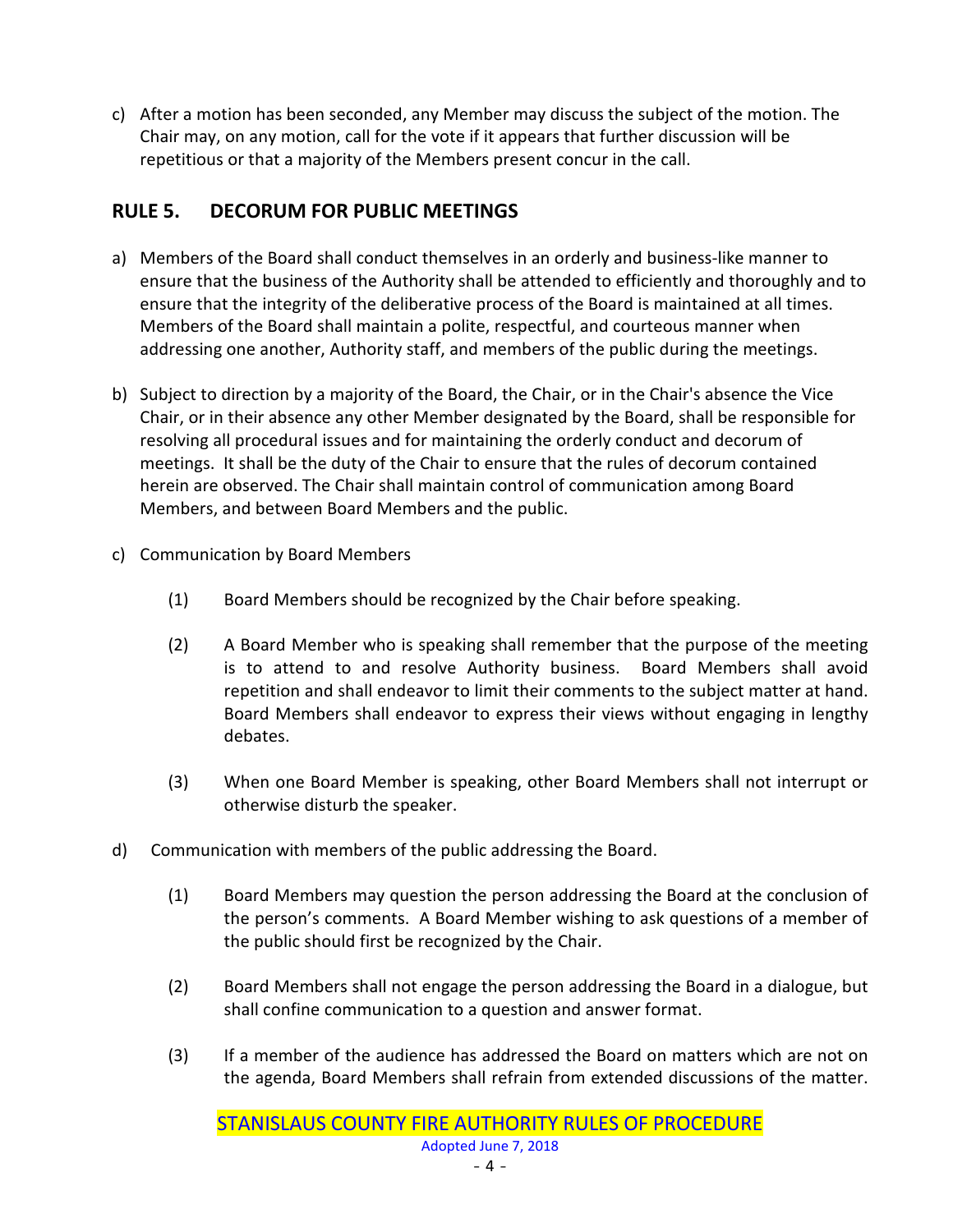If a Board Member so wishes, he/she may, during the Board Member Comments portion of the meeting, request that the matter be placed on a future agenda.

- (a) Members of the audience shall not engage in disorderly or boisterous conduct, or other acts which disturb, disrupt, impede or otherwise render the orderly conduct of the Board meeting unfeasible. A member of the audience engaging in any such conduct shall, at the discretion of the Chair or a majority of the Board Members, be subject to removal from that meeting.
- (b) Members of the public may address the Board of Directors during the Public Comment Period and prior to the consideration of any agenda item. Any person wishing to speak, whether during the Public Comment Period or on an agenda item, shall first complete a request to speak form slip and submit the form to the Authority Clerk prior to the calling to order of the meeting or as soon as possible thereafter.
- (c) No person shall address the Board of Directors without first being recognized by the Chair.
- (d) The purpose of addressing the Board of Directors is to formally communicate to the Board on matters relating to Authority business or citizen concerns within thesubject matter jurisdiction of the Board. Persons addressing the Board on an agenda item shall confine the subject matter of their remarks to the particular matter before the Board.
- (e) Each person addressing the Board of Directors shall do so in an orderly manner and shall not engage in any conduct which disrupts, disturbs, or otherwise impedes the orderly conduct of the Board meeting. Any person who so disrupts the meeting shall, at the discretion of the Chair or a majority of the Board Members, be subject to removal from that meeting.
- (f) Persons addressing the Board of Directors shall address the Board as a whole and shall not engage in a dialogue with individual Board Members, Authority staff, or members of the audience.
- (g) A time limit of approximately three minutes per person shall be allocated to all persons addressing the Board of Directors, however, at the discretion of the Chair, an individual speaking on behalf of a group sharing common concerns or opinions may be allocated additional time to speak for the group. A total of approximately thirty minutes will be allocated at the beginning of the meeting for Public Comments, with additional time granted at the discretion of the Chair. If needed, additional time for Public Comments will be provided at the conclusion of the normal business of the Board.

STANISLAUS COUNTY FIRE AUTHORITY RULES OF PROCEDURE Adopted June 7, 2018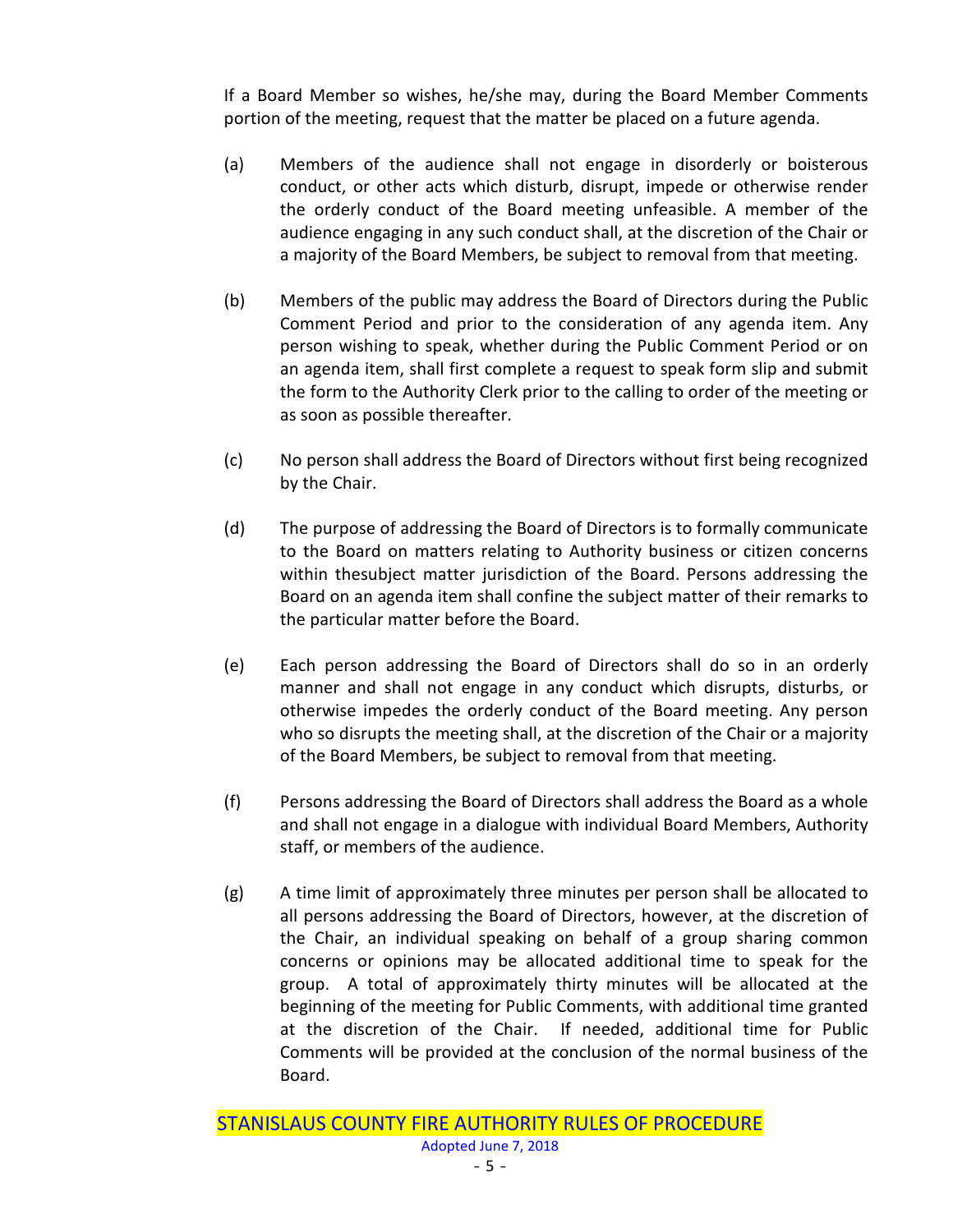- (h) Upon a violation of the rules of decorum established herein the procedure to enforce the rules is as follows:
	- 1. Warning The Chair shall first request that a person who is violating the rules cease such conduct. If, after receiving a request from the Chair, the person persists in violating these rules, the Chair shall order a recess. Any representative of the local assigned law enforcement personnel who is present at the meeting when the violation occurred shall be authorized to warn the person that his/her conduct is violating the rules and that he/she is requested to cease such conduct. If upon resumption of the meeting the violation persists, the Chair shall order another recess, whereupon the local assigned law enforcement personnel shall have the authority to order the person removed from the meeting and/or cited in violation of Penal Code Section 403.
	- 2. Motion to enforce If the Chair of the Board fails to enforce the rules of decorum set forth herein, any Board Member may move to require the Chair to do so, and an affirmative vote of a majority of the Board shall require the Chair to do so. If the Chair fails to carry out the will of the majority of the Board, the majority may designate another Board Member to act as Chair for the limited purpose of enforcing the rules of decorum established herein.
	- 3. Clearing the Room Pursuant to Government Code Section 54957.9, in the event that any meeting is willfully interrupted by a person or groups of persons so as to render the orderly conduct of such meeting unfeasible and order cannot be restored by the removal of the individuals who are willfully interrupting the meeting, by a majority vote of the Board Members the meeting room may be ordered cleared and the meeting shall continue in session. Only matters appearing on the agenda may be considered in such a session. Representatives of the press or other news media, except those participating in the disturbance, shall be allowed to attend any session held pursuant to this Section 54957.9.
	- 4. Violation of the California Penal Code A person or persons who substantially impair(s) the conduct of a Board meeting by knowingly and intentionally violating these rules of decorum may be prosecuted under Penal Code Section 403 for disturbing a public meeting. Every person who violates Penal Code Section 403 is guilty of a misdemeanor.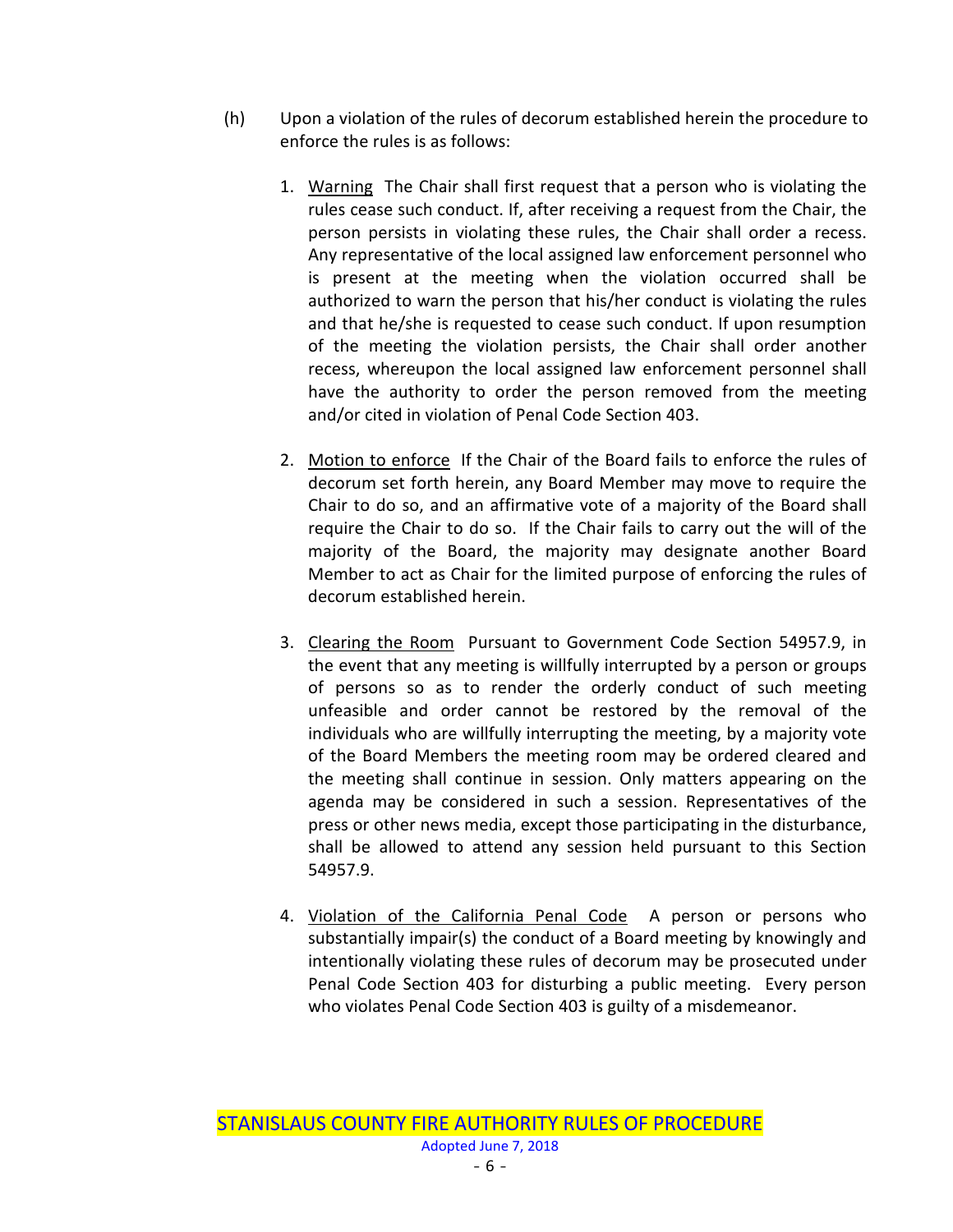#### **RULE 6. ELECTION OF CHAIR,VICE CHAIR, and CLERK/SECRETARY OF THE BOARD OF DIRECTORS**

- a) The officers of the Board are the Chair, Vice Chair and Clerk/Secretary. The Chair and Vice Chair must be a designated Agency Representative.
- b) Elections for Chair, Vice Chair, and Clerk/Secretary shall be held at the June meeting of each year. Officers will assume office at the September meeting. Officers serve a one year term but can be re-elected by the Board of Directors.

The following procedure and timeline shall be followed in the election of officers:

- c) March Meeting Immediately following the March meeting, the Clerk will send an email to Agency Representatives and Alternates to seek out interested candidates for the positions of Chair, Vice Chair and Clerk/Secretary. Nominations must be received by the Clerk/Secretary no later than May 15. Nominations received via email will be brought to the Authority at the June meeting.
- d) June Meeting- Nominations received via email by the Clerk will be announced at the June meeting. Additional nominations may be accepted from the floor at this time. Nominations will then be closed and the Board of Directors will proceed to elect. Voting can be done by a show of hands or by roll call of Member agencies, if deemed appropriate by the Chair.
- e) In the event only one candidate runs for each of the offices in a given election, the Board of Directors shall declare an election and the candidates shall take office at the September meeting.
- f) Each member agency may cast one vote for their candidate of choice.
- g) September Meeting New officers will assume their offices.

It is the responsibility of all potential candidates to perform due diligence with their governing body to obtain their approval to fill these positions.

#### **RULE 7. RETENTION OF EXHIBITS AND DOCUMENTARY MATERIAL RECEIVED IN HEARINGS BEFORE THE BOARD OF DIRECTORS**

All exhibits, including documentary materials such as photographs, drawings, maps, letters, petitions, and other physical evidence received by the Board at hearings shall be retained by the Clerk as part of the record of the hearings. To the extent possible, the Clerk may furnish copies of such materials to persons requesting them upon payment of the fee prescribed for copies of public records.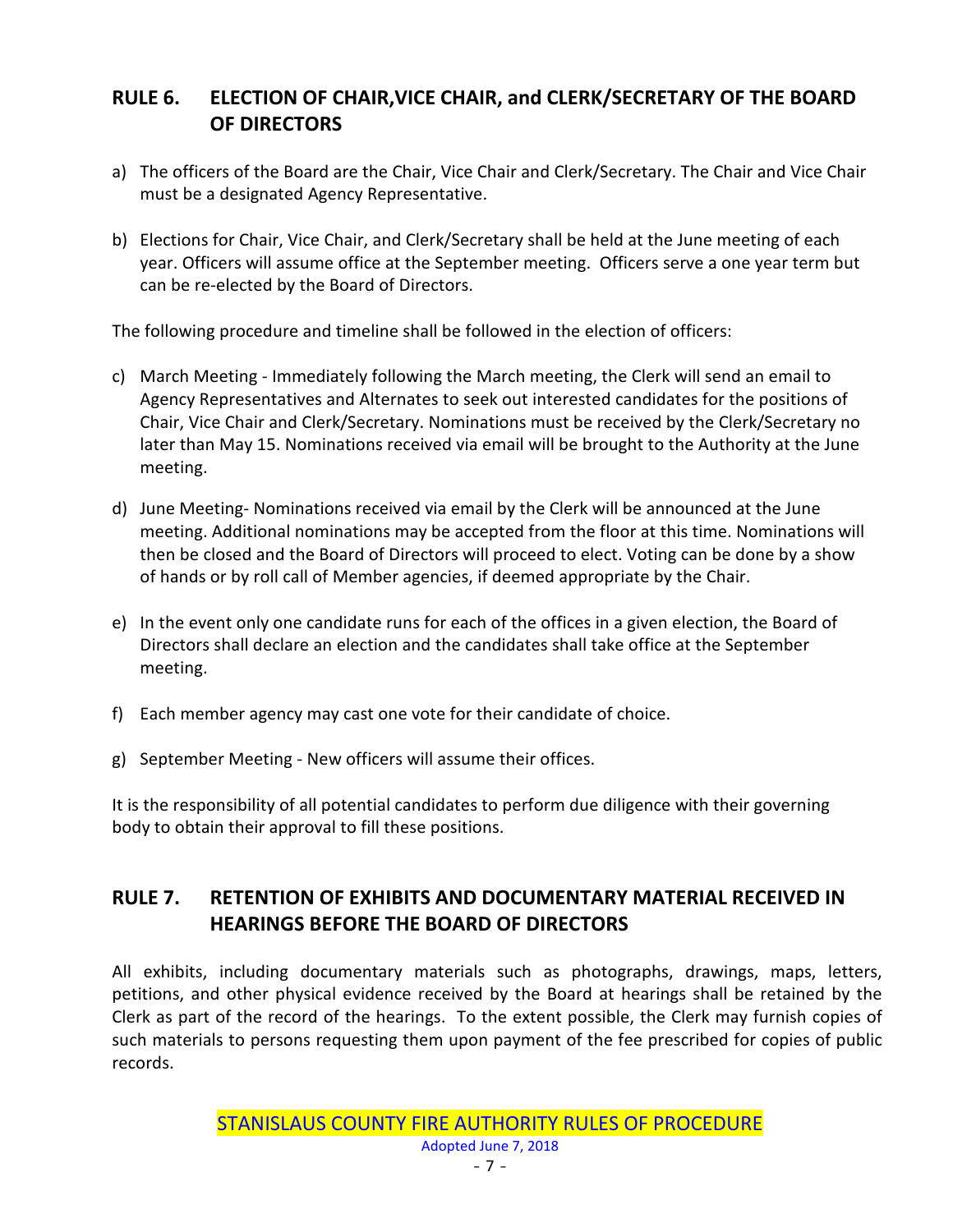#### **RULE 8. CEREMONIAL FUNCTIONS AND PROCLAMATIONS**

The Chair is authorized to represent the Authority at ceremonial functions, proclamation ceremonies, and other similar events when the Board has not otherwise designated one of its Members to represent the Authority.

#### **RULE 9. COMMITTEES**

- a) Committees may be established by the Chair or Board of Directors for the purpose of facilitating a thorough review of various issues before presentation to and action by the full Board.
- b) A Business Plan Committee will be formed at the June meeting to work on the following fiscal year Business Plan and make recommendations on services and budget allocations. The Business Plan Committee will be a standing committee appointed annually by the Chair at the June meeting. The Committee will forward Business Plan recommendations to the Board of Directors for a vote of approval to recommend to the Stanislaus County Board of Supervisors.
- c) All committees will provide oral reports in addition to sharing minutes at each Board meeting while they are in existence.
- d) The Chair shall make all appointments to the committees.
- e) The Chair may appoint Members to represent the Fire Authority on outside standing committees that require representation by the Fire Authority.

#### **RULE 10. ALTERNATE DIRECTORS**

An Alternate Director may act in the absence of the Director for his or her member agency with 24 hours notice, in accordance with the Joint Powers Agreement, and in that capacity, may attend closed sessions of the Board of Directors.

# **RULE 11. AMENDMENT OF RULES OF PROCEDURE**

No rule of the Board shall be adopted or amended except by resolution adopted by the Board. No rule within this document shall be in conflict with the Joint Powers Agreement of the Stanislaus County Fire Authority.

*Rules of Procedure adopted at regular Fire Authority meeting January 5, 2006 by a unanimous vote.*

*Rule #6 regarding election procedures was amended at the September 7, 2006 meeting by a unanimous vote.*